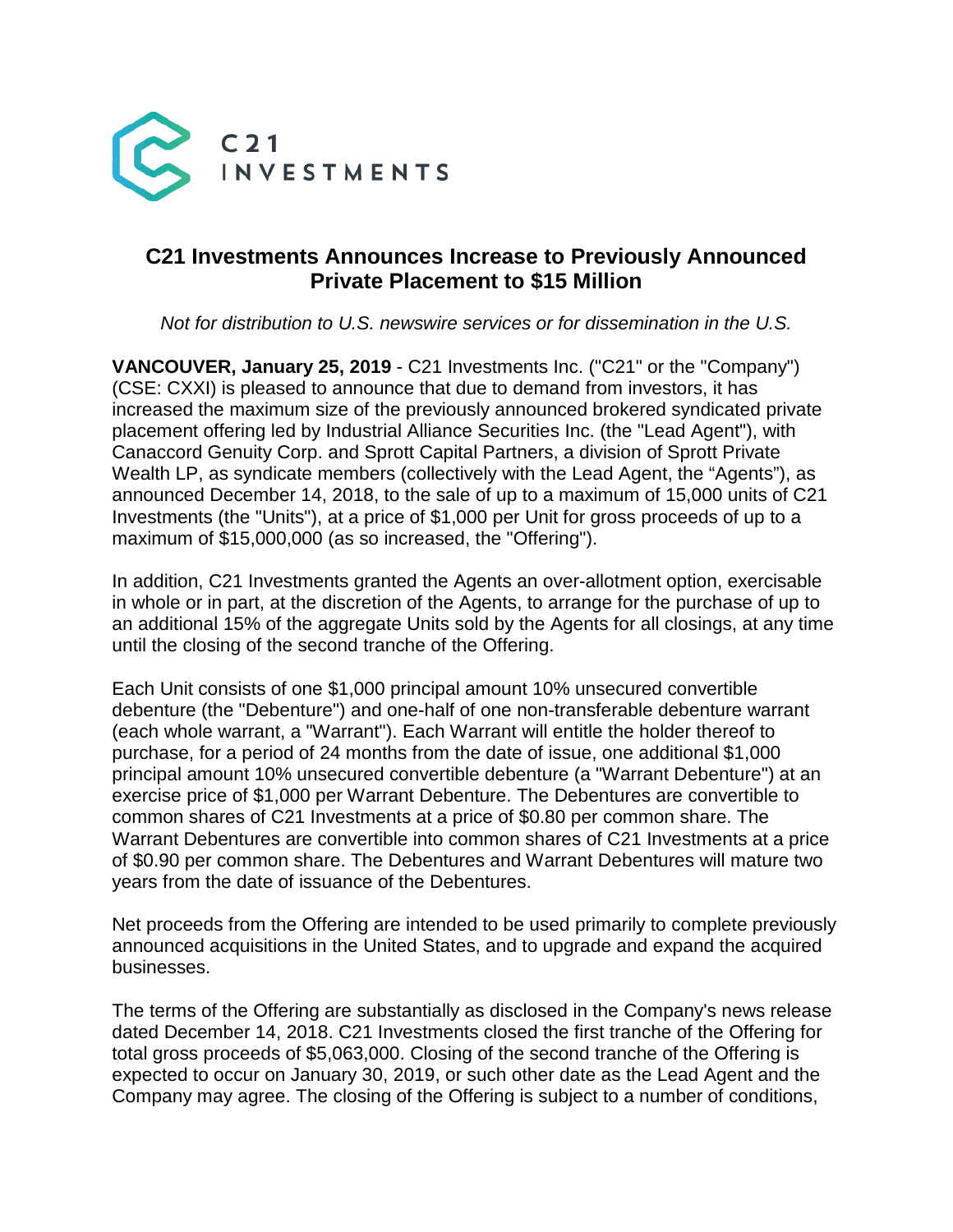including receipt of all necessary corporate and regulatory approvals, including the Canadian Securities Exchange.

This news release does not constitute an offer to sell or a solicitation of an offer to buy any securities in the United States, nor shall there be any sale of the securities in any jurisdiction in which such offer, solicitation or sale would be unlawful. The securities described herein have not been, and will not be, registered under the United States Securities Act of 1933, as amended (the "U.S. Securities Act"), or any state securities laws, and, accordingly, may not be offered or sold within the United States, or to or for the account or benefit of persons in the United States or "U.S. Persons", as such term is defined in Regulation S promulgated under the U.S. Securities Act, unless registered under the U.S. Securities Act and applicable state securities laws or pursuant to an exemption from such registration requirements.

## **ABOUT C21 INVESTMENTS**

C21 Investments Inc. (CSE: CXXI) is a vertically integrated cannabis company that cultivates, processes, and distributes quality cannabis and hemp-derived consumer products in the United States. The Company owns Silver State Relief in Nevada, Pure Green and Eco Firma Farms in Oregon. The Company has definitive agreements to acquire Phantom Farms, Swell Companies in Oregon. These brands produce and distribute a broad range of THC and CBD products from cannabis flowers, pre-rolls, cannabis oil, vaporizer cartridges and edibles. C21 Investments is also in active discussions to acquire additional operations. These developments are expected add to the Company's ability to compete aggressively in the rapid growth of the cannabis industry and to grow revenue and EBITDA. Based in Vancouver, Canada, additional information on C21 can be found atwww.sedar.com and www.cxxi.ca.

.

Graeme Harris **Dave Goad** S2C Inc. **Investor Relations** graeme@strategy2communications.com dgoad@cxxi.ca +1 416 402-7050 +1 833 BUY-CXXI (289-2994)

**Media contact: Investor contact:**

## **Cautionary Statement:**

*Certain statements contained in this news release may constitute forward-looking statements within the meaning of applicable securities legislation. Forward-looking statements are often, but not always, identified by the use of words such as "anticipate", "plan", "expect", "may", "will", "intend", "should", and similar expressions. These statements involve known and unknown risks, uncertainties and other factors that may cause actual results or events to differ materially from those anticipated in such forward-looking statements. Forward looking statements in this news release include: (i) the expected use of the net proceeds from the Offering; and (ii) the expected closing date of the second tranche of the Offering;(iii) closing of other acquisitions based on definitive agreements; and (vi) the impact of the acquisitions on the Company's ability to compete and grow revenue and EBITDA.*